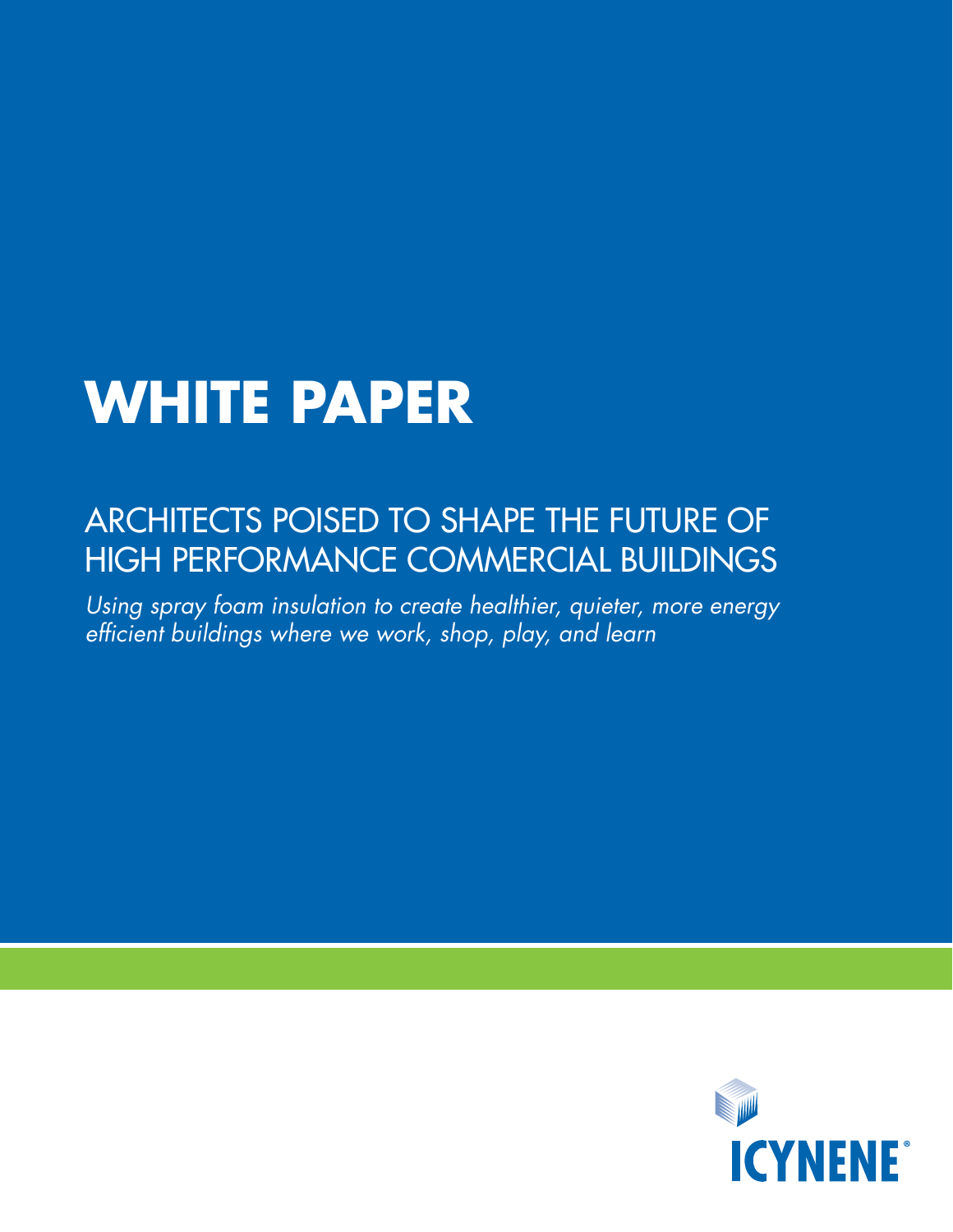# **OVERVIEW**

On average, 30% of the energy used in commercial buildings is wasted. The financial impact of this waste alone is staggering considering commercial buildings cost their owners more than \$100 billion annually in energy costs.<sup>1</sup>

There is also an environmental impact. Commercial buildings account for 18% of the nation's energy use and nearly 18% of our greenhouse gas emissions.<sup>1</sup>

Architects are in a unique position to shape a more energy efficient future of commercial building design and construction. Consider that, by 2035, 75 percent of all buildings will be either new or renovated.<sup>1</sup>

Spray foam insulation like ICYNENE can play a major role in this effort. It offers commercial architects compelling reasons to go beyond the code when specifying insulation to create buildings that exceed expectations for comfort, performance and functionality.

#### **By specifying spray foam insulation in commercial buildings architects can:**

- Reduce ongoing energy costs by up to 50% by minimizing air infiltration while providing optimal thermal (R-value) performance
- Lower equipment costs by specifying systems appropriate for reduced HVAC loads
- Improve indoor environmental quality to enhance productivity and performance in workplaces (an important ROI for building owners and managers)
- Easily manage hard-to-insulate areas like service entry points
- Explore design options, not feasible with other forms of insulation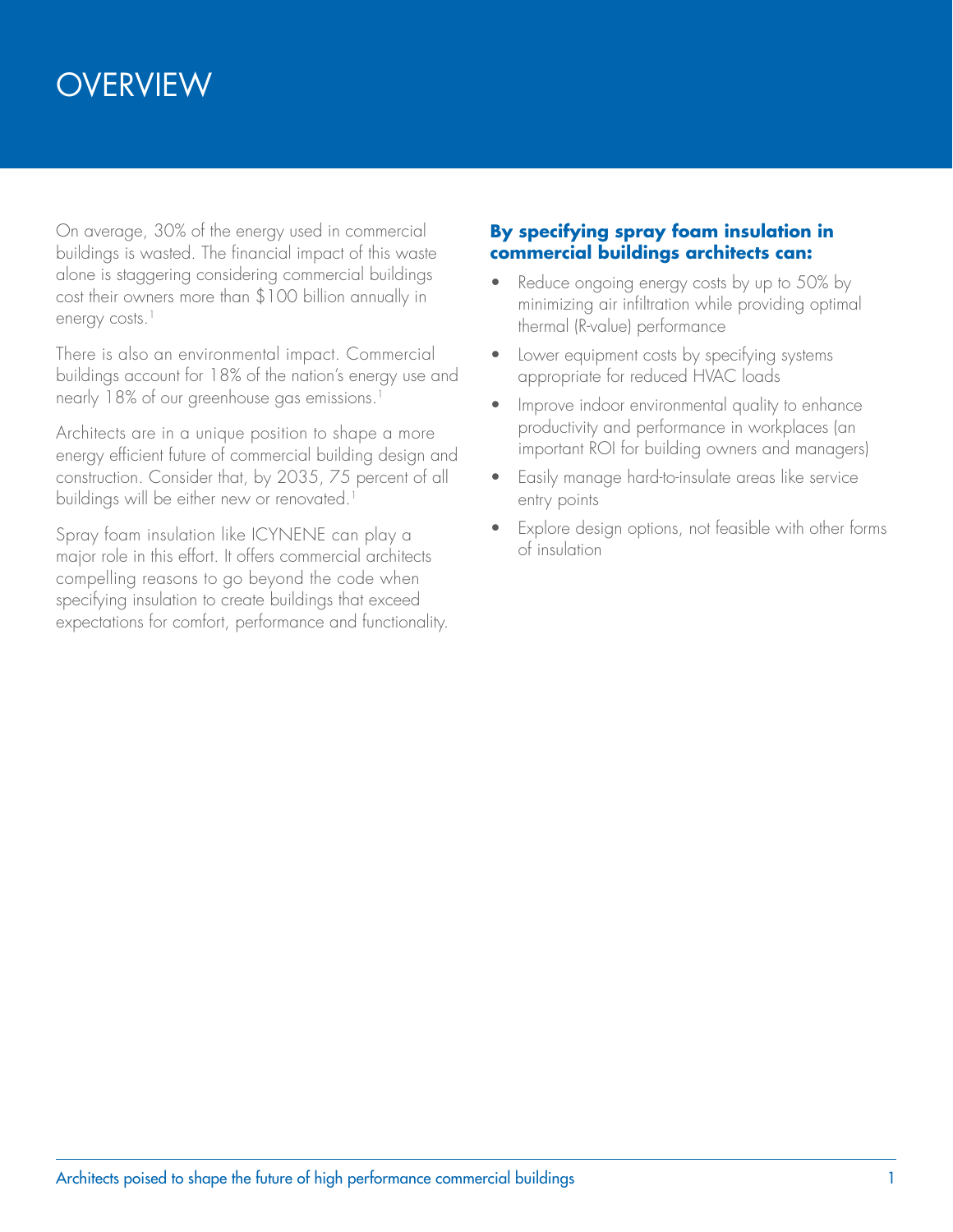For architects, who typically specify fibrous or rigid board insulation, here are three compelling reasons to make spray foam insulation a pillar of their commercial building projects:

### **Reason #1 – Air barrier enables optimal building performance**

A Wall Energy Rating (WER) study2 shows that, without an air barrier, insulation cannot deliver optimal energy efficiency and comfort. This is why air barriers are now a critical part of Code and industry standards such as ASHRAE 90.1.

#### For commercial projects spray foam insulation delivers optimal building performance by providing an insulation and air barrier in one step to:

- Control conductive heat loss
- Help eliminate convection in wall and ceiling cavities
- Control air leakage into and out of the building

#### Spray foam offers substantial advantages over conventional air-permeable, fibrous insulation materials:

- Fibrous insulation cannot control air flow without time consuming, labor intensive and costly detailing.
- Unlike fibrous materials, spray foam insulation offers a more reliable way to consistently deliver superior energy efficiency over the life of a commercial building because it won't settle and sag, creating air gaps.

Using spray foam insulation to create a continuous air barrier also delivers noticeable benefits for building durability and comfort, including:

- Improving comfort by eliminating hot/cold spots
- Providing more control over air quality by minimizing the intrusion of airborne irritants (such as dust, pollen, and humidity). Combined with appropriate mechanical ventilation it creates a healthier indoor environment with fewer moisture and air quality issues
- Reducing potential for concealed moisture problems, such as those caused by wind-driven rain
- Controlling condensation by preventing conditioned internal air from meeting hot/cold outdoor air
- Reducing sound transmission (particularly mid frequency sounds, such as street traffic), which is a key selling point for those who consider sound control a must-have (i.e. office buildings and schools)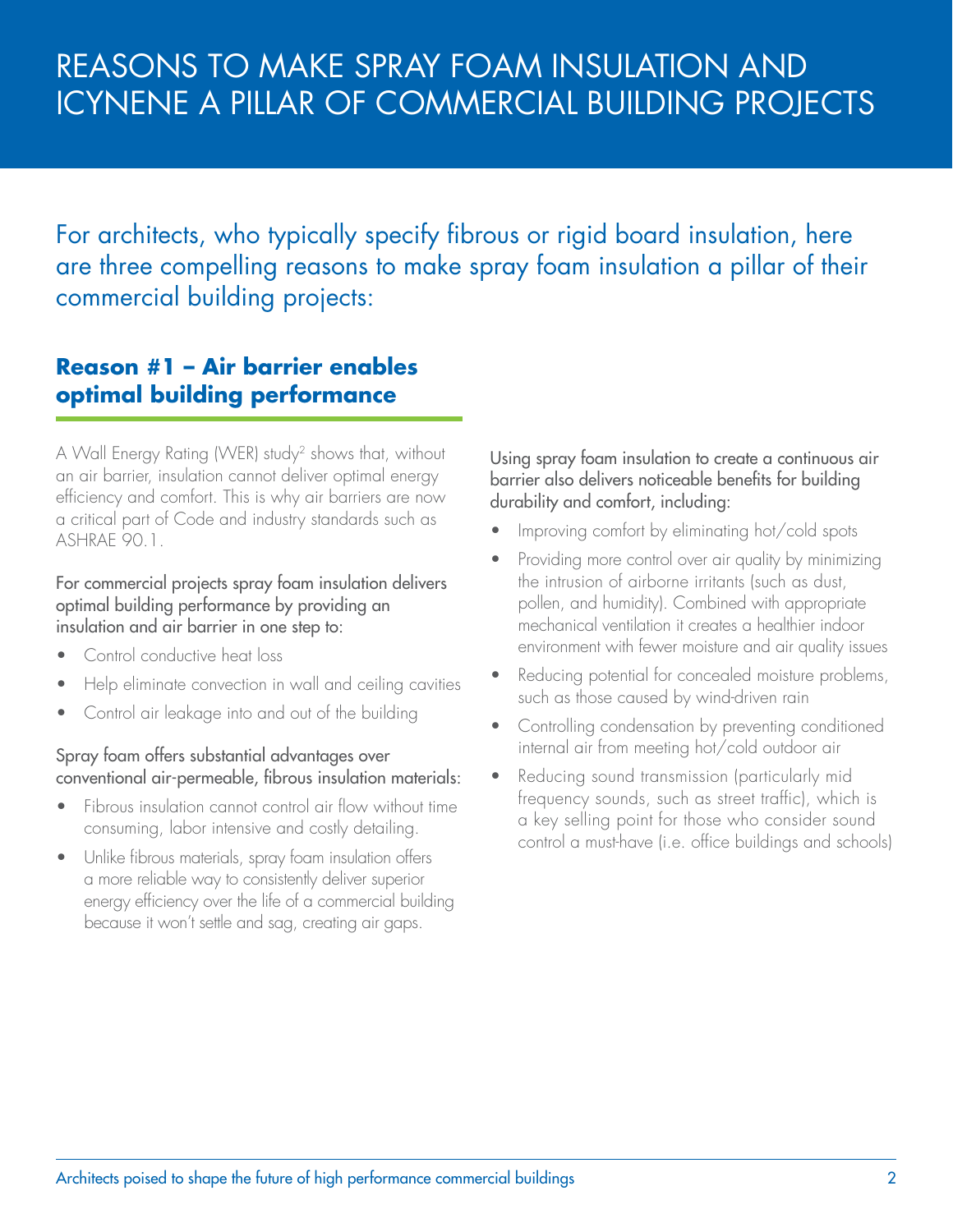#### **High-Performance Design Strategy for Architects**

Spray foam insulation, including ICYNENE's portfolio of open and closed-cell products offers a solution to commercial building design with optimal R-values and air leakage control. It is also the solution that will deliver the greatest cost-efficiency to the building owner.

The question remains, though, what is the ideal approach to specifying spray foam insulation for commercial projects, including the use of open or closed cell products?

#### **Here's one strategy:**

Use light density (open-cell) spray foam insulation to insulate wall and roof cavities to:

- Help deliver a continuous air barrier
- Cost-effectively add R-value. Figure 1 illustrates how heat flow is reduced as R-value is increased. Around R-20, the curve begins to flatten and we begin to see diminishing returns from increased insulation thickness. At that point, it makes much more sense to provide continuous insulation over structural features that otherwise act as "thermal bridges" through the insulation
- Address thermal bridging by setting non-structural walls inward (from the interior of outside walls) and then delivering a continuous, seamless layer of opencell spray foam in the cavities

 *NOTE: This is an alternate design option from insulating the building's exterior to address thermal bridging (discussed on the right)*

• Facilitate drying of the assembly due to its open-cell structure. Open-cell foam allows just enough moisture diffusion to occur to let adjacent building materials breathe and help prevent moisture entrapment. This 'breathability' allows building materials to dry, minimizing moisture build-up and related problems such as mold

#### Create a continuous layer of medium density (closedcell) spray foam insulation on the building's exterior to:

- Help deliver the continuous air barrier
- Control heat loss through thermal bridges, which is particularly advantageous when insulating metal buildings (which are highly conductive)
- Deliver maximum R-value in minimum space



#### **Insulation Performance**

*Figure 1: Conductive Heat Flow Reduction*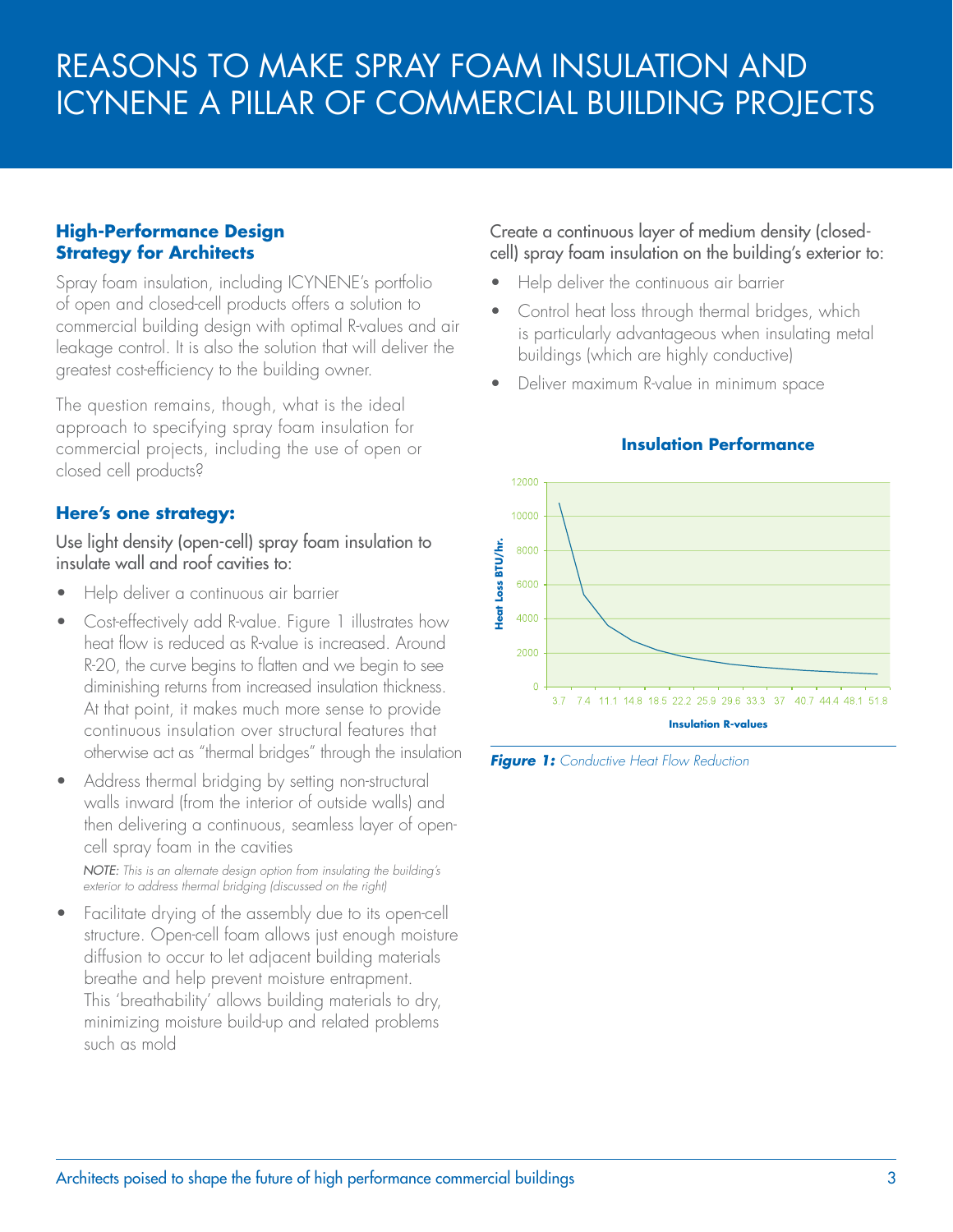### **Reason #2 – Spray foam insulation helps commercial projects qualify for LEED status**

For architects, LEED project certification (the U.S. Green Building Council's internationally recognized green building program) is an opportunity to obtain highly marketable proof of their leading edge, sustainable design.

#### LEED buildings offer numerous selling features for building owners and their tenants, including:

- Reduced energy consumption and environmental impact
- Lower operating costs
- Better indoor environmental quality
- Average building life cycle savings that are ten times the initial investment in construction costs
- Comparable construction costs to buildings not seeking LEED certification
- Higher occupancy rates and building values *(source: U.S. Green Building Council - www.usgbc.org/DisplayPage. aspx?CMSPageID=2331)*

Spray foam insulation, like ICYNENE, can play multiple roles in helping architects achieve LEED accreditation under two rating systems relevant to commercial buildings:

#### **LEED for New Construction Rating System**

#### ICYNENE can help projects:

- Earn up to 5 points for Energy Performance
- Meet Indoor Air Quality Performance prerequisites
- Earn credits for the use of rapidly renewable material based on cost *(ICYNENE LD-R-50)*

#### **LEED for Schools Rating System**

#### ICYNENE can help projects:

- Meet minimum energy performance prerequisites
- Earn up to 5 points for Energy Performance (ICYNENE MD-*C-200)*
- Earn credits for their use of rapidly renewable material based on cost *(ICYNENE LD-R-50)*
- Meet Indoor Air Quality Performance prerequisites
- Meet prerequisites for Acoustical Performance
- Earn one point for use of Low-Emitting Materials
- Earn up to one point for Mold Prevention